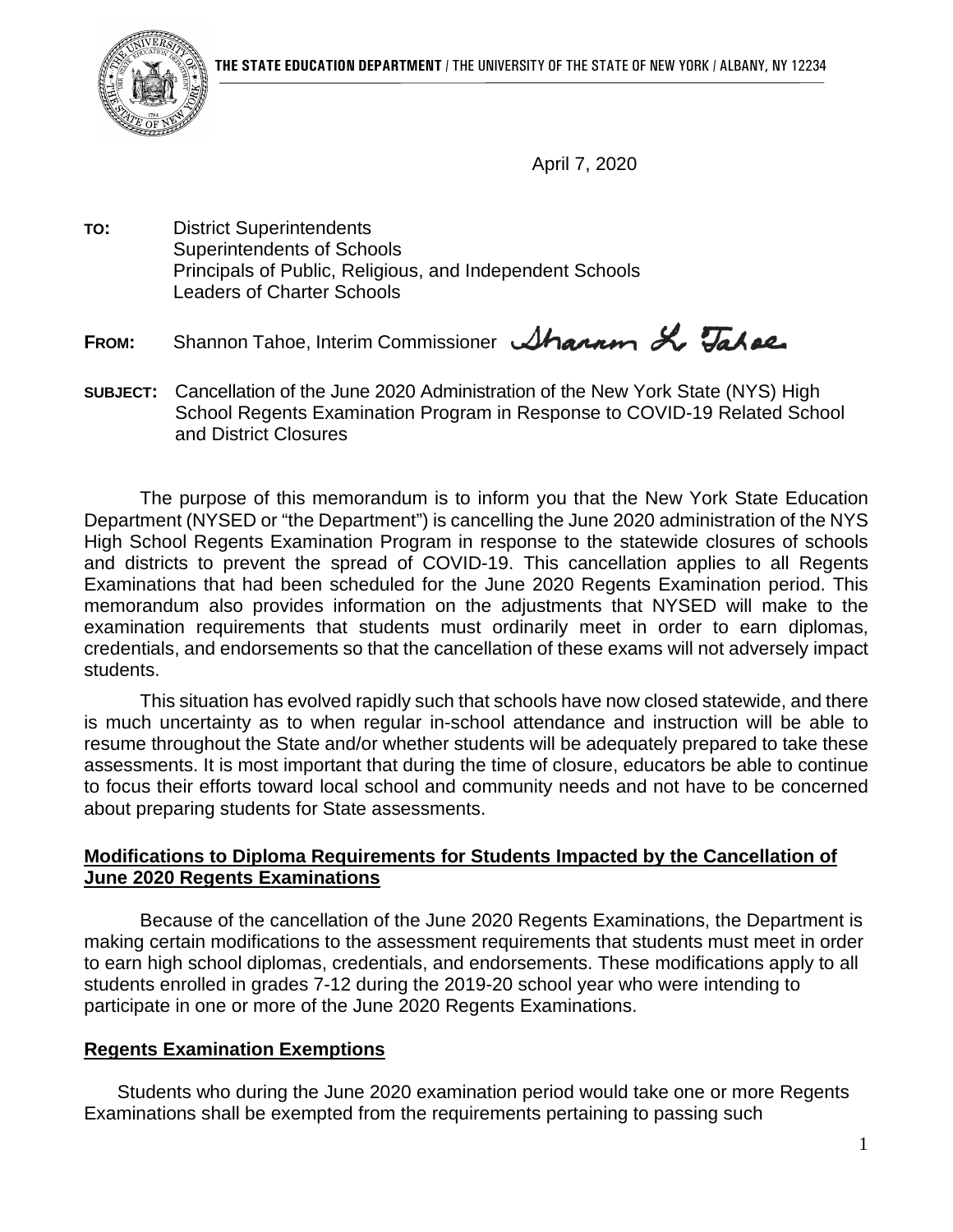examinations in order to be issued a diploma. In order to qualify for the exemption, students must meet one of the following eligibility requirements:

- The student is currently enrolled in a course of study culminating in a Regents Examination and will have earned credit in such course of study by the end of the 2019-20 school year;
- The student is in grade 7, is enrolled in a course of study culminating in a Regents Examination and will have passed such course of study by the end of the 2019-20 school year;
- The student is currently enrolled in a course of study culminating in a Regents Examination and has failed to earn credit by the end of the school year. Such student returns for summer instruction to make up the failed course credit and is subsequently granted diploma credit in August 2020; or
- The student was previously enrolled in the course of study leading to an applicable Regents Examination, has achieved course credit, and has not yet passed the associated Regents Examination but was intending to take the test in June 2020 to achieve a passing score. (See FAQ # 5 for additional information).

# **Pathway Assessments**

Any student preparing to take a NYSED-approved +1 Pathway Assessment in June 2020 shall be exempt from the requirements pertaining to passing an approved assessment for the purposes of meeting the diploma requirements. In order to qualify for the exemption students must meet one of the following eligibility requirements:

- The student is currently enrolled in the course of study leading to the +1 Pathway Assessment and will have earned credit in such course of study by the end of the 2019- 20 school year;
- The student was previously enrolled in the course of study leading to the +1 Pathway Assessment, has achieved the applicable course credit and has not yet passed the associated +1 Pathway Assessment but was intending to take the test in June 2020 to achieve a passing score;
- The student is currently or was previously identified as an English Language Learner whose home language is one of the languages that is tested by the NYSED-approved Languages Other Than English (LOTE) +1 Pathway Assessments (Chinese, French, Italian, Korean, or Spanish), or a student who was deemed qualified by the principal in consultation with relevant faculty, and was intending to take the LOTE +1 Assessment in June 2020 to achieve a passing score; or
- A student who was deemed qualified by the principal in consultation with relevant faculty in the use of American Sign Language (ASL) and was intending to take the LOTE +1 Pathway Assessment in ASL in June 2020 to achieve a passing score.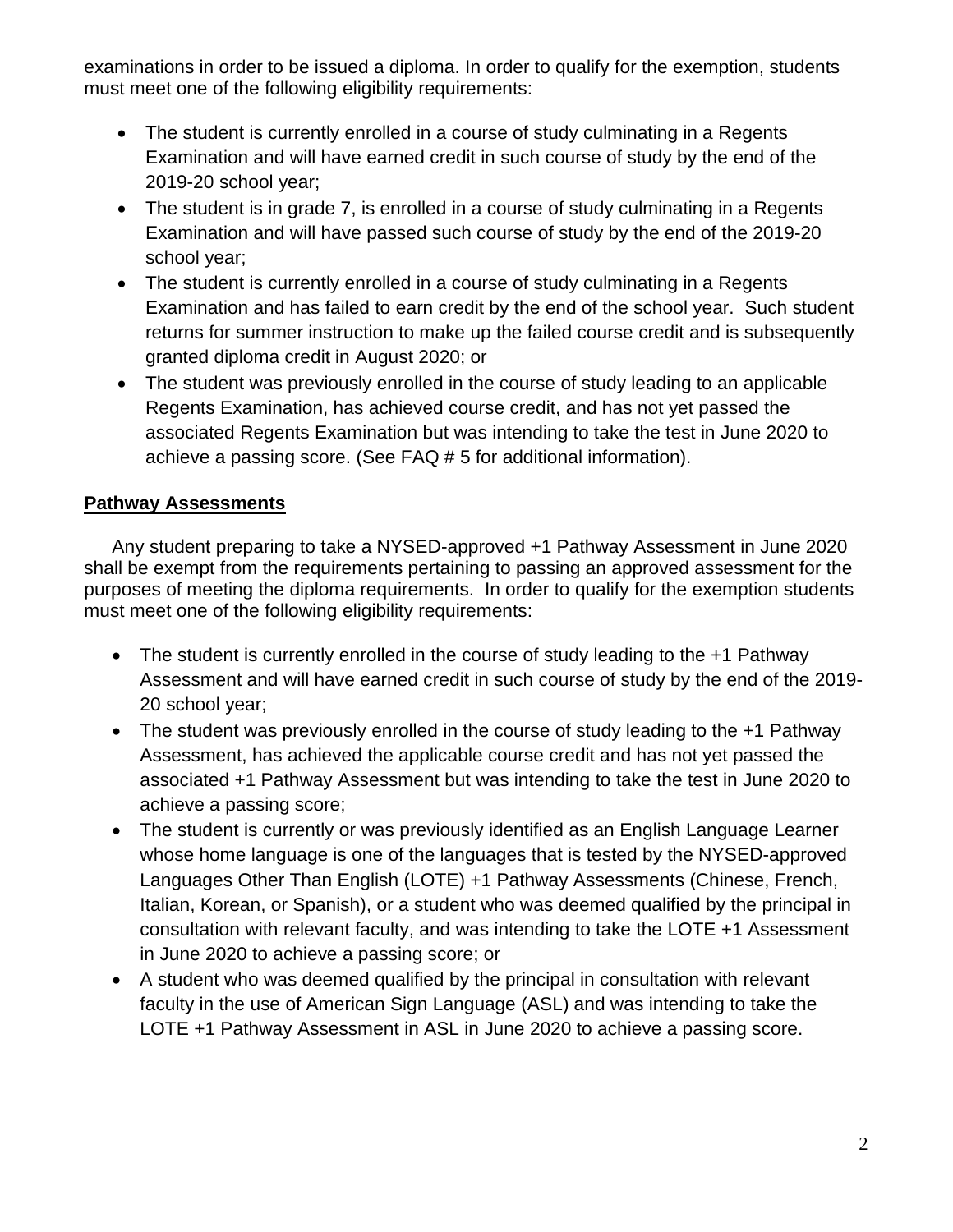# **Languages Other Than English (LOTE) Locally Developed Checkpoint B Examinations**

Districts and charter schools may exempt the requirement of passing the locallydeveloped LOTE Checkpoint B examination for any student who was intending to take such examination in June 2020 in order for the student to meet the requirements for an Advanced Regents diploma provided that the student will have earned at least 3 diploma credits in the LOTE subject prior to the end of the 2019-20 school year.

## **Career Development and Occupational Studies (CDOS) Commencement Credential and + 1 Pathway**

Any student exiting high school in June of 2020, including a student with a disability who meets the eligibility requirements for a Superintendent's Determination of a local diploma, who is unable to complete the requirements for the CDOS Commencement Credential or the CDOS +1 pathway as a result of the COVID-19 crisis, and has demonstrated proficiency of the CDOS learning standards, may be granted a waiver from the completion of the 216 hours of Career and Technical Education (CTE) instruction and/or the 54 hours of work-based learning requirement. With regard to students who are continuing their high school education beyond the 2019-20 school year, such students may be exempted from the requirements that were not met due to COVID-19 closures in the 2019-20 school year. Such students must fulfill any requirements scheduled or planned for completion in subsequent school years.

Students preparing to take a NYSED-approved examination leading to the CDOS commencement credential or CDOS +1 Pathway who are meeting or have met the expectations of the course of preparation for such examination may be exempted from the examination requirement for this pathway for the purpose of using the +1 Pathway to earn a Regents or local diploma.

### **Use of Safety Nets**

All current [safety net options](http://www.p12.nysed.gov/specialed/gradrequirements/documents/safety-net-options-available-students-with-disabilities.pdf) remain in effect for all students and must be considered in the determination of which diploma type can be awarded. To determine whether general education students, English language learners, and students with disabilities are eligible to earn either a Regents or local diploma, districts and charter schools should consider an exempted examination to be a score of 65. However, students with a disability eligible for the compensatory safety net may not use exemptions on tests to compensate for lower test scores. (See FAQ #32-33).

Any student including a student with a disability who does not earn a Regents or local diploma continues to be eligible for a free appropriate public education until the end of the school year in which the student turns age 21, or until the receipt of a Regents or local high school diploma.

### **Mastery, Honors, Technical Endorsements, Seal of Biliteracy**

Examinations from which students have been given an exemption as a result of the COVID-19 related cancellation of the June 2020 Regents Examinations shall be excluded from any calculation used for determining eligibility for an Honors or Mastery endorsement on a diploma. In the case of Honors endorsements to either a Regents Diploma or a Regents with Advanced Designation Diploma, if a student achieves a calculated average of 90 or above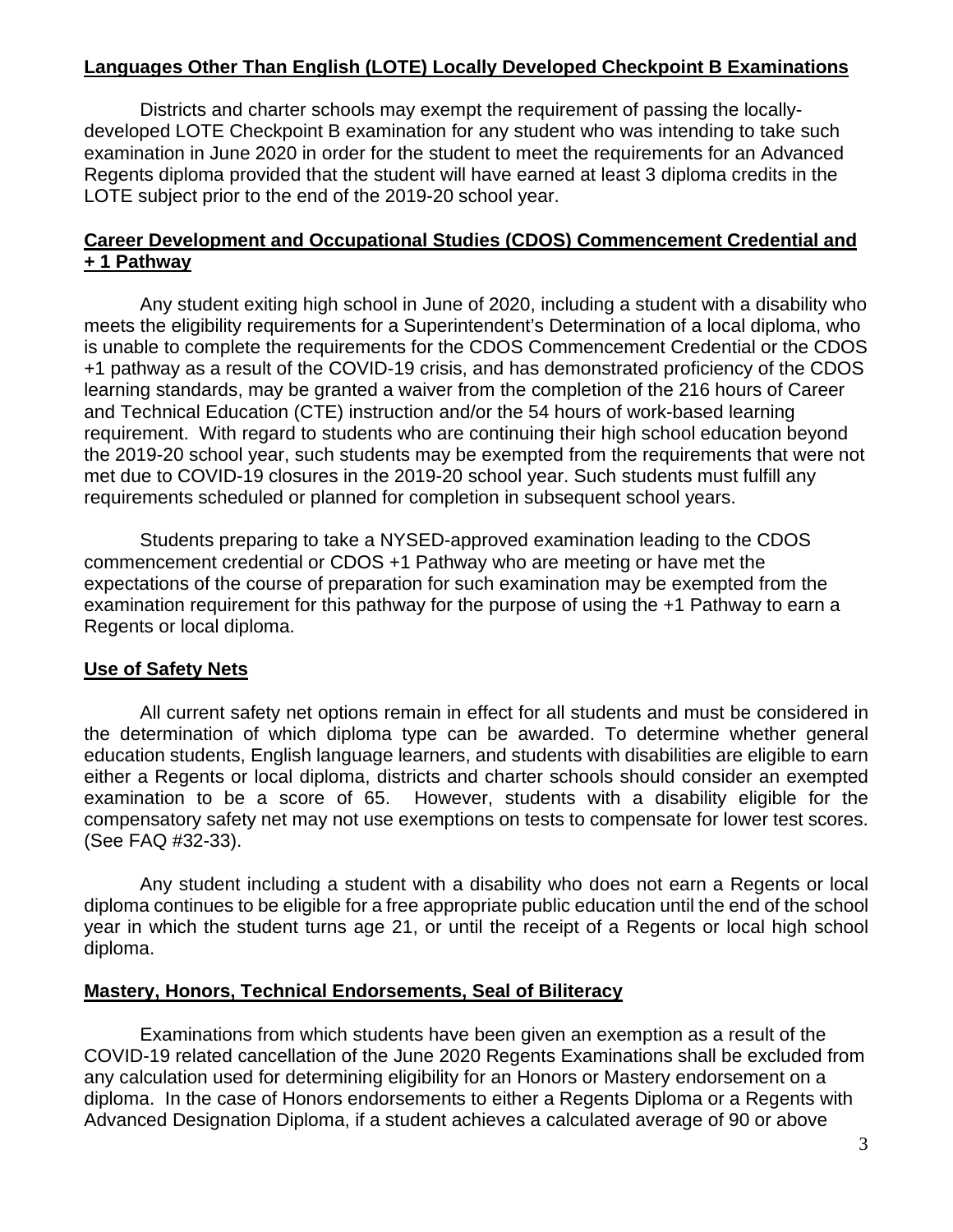(without rounding) of all examinations taken applicable to their diploma type, they will attain the honors endorsement on such diploma. Any examination exempted as a result of COVID-19 related cancellation of the June 2020 examinations shall not be included in such calculation.

In the case of a mastery in mathematics and/or science endorsement, the student must achieve an 85 or above on two Regents Examinations in mathematics and/or science, in addition to any Regents Examination for which the student was exempted in that subject. (See FAQ #26.)

In the case of the CTE Technical Endorsement, schools may exempt the student from the requirement of the three-part technical assessment for students scheduled to complete their technical studies and who have been successful in their coursework up to the point of the COVID-19 related school closures. Consideration should be given to length of program, percent of program unfinished, and whether the student has demonstrated the technical skills and knowledge to warrant such endorsement. Please note that students shall be exempted from the 3-part technical assessment requirement for the purpose of meeting the +1 pathway to a diploma; however, districts must make an individual determination of knowledge and skill attainment in granting the Technical Endorsement.

Guidance addressing how students can complete the requirements for the Seal of Biliteracy will be issued under separate cover and will include a separate set of frequently asked questions.

#### **Recording Student Scores for the COVID-19 Exemptions**

NYSED will develop and disseminate guidance on how schools/districts should record the exemptions from examination requirements in their student management systems. The Department will develop new codes for reporting "COVID-19 Exemptions" and provide further guidance. Student transcripts should not reflect an examination score for any examination for which the student is exempted.

#### **Accountability Determinations**

NYSED will not make high school accountability determinations for the 2019-20 school year based on the performance of the 2016 accountability cohort (i.e., the students who first entered grade 9 in September 2016). Instead all schools and districts will maintain in the 2020-21 school year the same accountability status that the school or district was assigned for the 2019-20 school year.

NYSED will work with the United States Department of Education to determine a methodology for meeting federal accountability requirements and making accountability determinations beginning with the 2017 accountability cohort (i.e., students who first entered grade 9 anytime between and including July 1, 2017 and June 30, 2018). More information on this issue will be forthcoming.